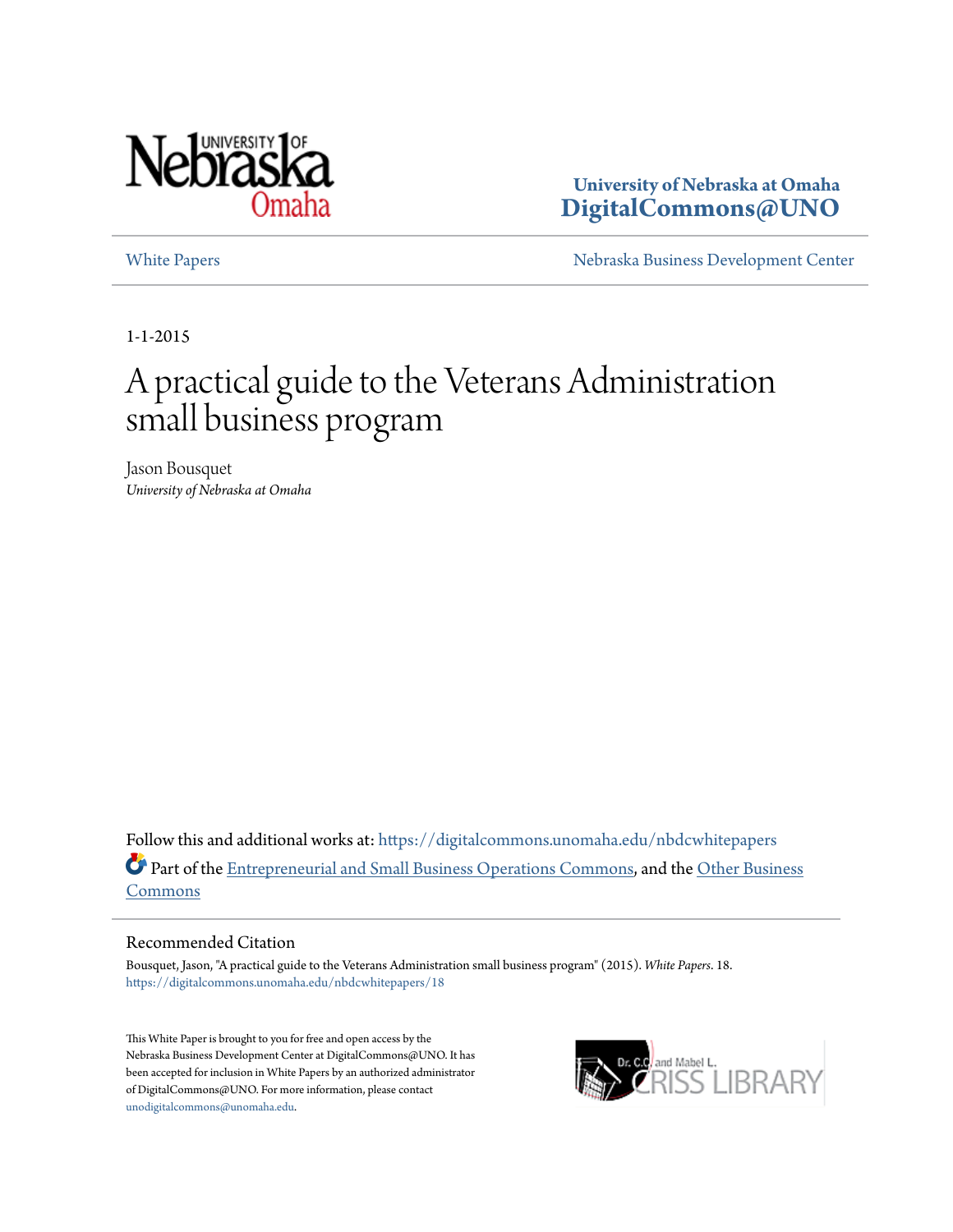

## **A practical guide to the Veterans Administration Small Business program**

*The Veteran Administration (VA) Veteran Certification Program is one of the more confusing and often frustrating topics in the veteran business community. Our purpose is to clear up the confusion on the topic.*

Taking the frustration out of the veteran certification process is a challenge, but we at least can offer a perspective on why the program is set up like it is and how veterans can minimize some of the hassle and certification process is a challenge, but we at least can offer a perspective on why the program is set up like it is and improve their chance of first time approval.

 Let's answer the question of "Why get verified"? This comes down to the Veterans Administration (VA) Veterans First Contracting Program (Public Law 109-461). This policy allows the VA to exceed federal spending goals of standard 3% for service-disabled veteran owned and veteran owned small businesses (SDVOSB / VOSB).

For instance, the VA spent a staggering  $19.4\%$ <sup>1</sup> of its discretionary budget with veteran-owned companies in 2013. Pending the final FY2015 budget, the VA could spend as much as \$12.6B of their \$65.3B<sup>2</sup> budget with verified veteran owned firms in both prime or subcontractor roles.

Large budgets and a strong affinity for veteran firms does NOT make a business case for every legitimate SDVOSB or VOSB company to get verified. A veteran business owner must conduct market

research to ensure that the VA is going to be a good prospect. SDVOSB and VOSB should work with a Nebraska Business Development Center procurement consultant and conduct federal market research to focus their federal business strategy and not base their plans solely on their socio-economic rating.

SDVOSB and VOSB firms must remember that they do NOT need to be verified to do business with the rest of the federal government. Again, based on a 3% federal spending goal, \$14.5B in spending could be set aside yearly without ever touching VetBiz.gov, the VA verification portal. Also, unverified veteran owned companies can still sell to the VA in open solicitations, small business set-asides, and gov-

*VA could spend as much as \$12.6B of their \$65.3B budget with verified veteran owned firms in both prime or subcontractor roles.* 

ernment credit card sales.

 Now, let's say the VA is not a good customer for certain veteran owned firms. Should these companies avoid the hassle and forget verification efforts? There is no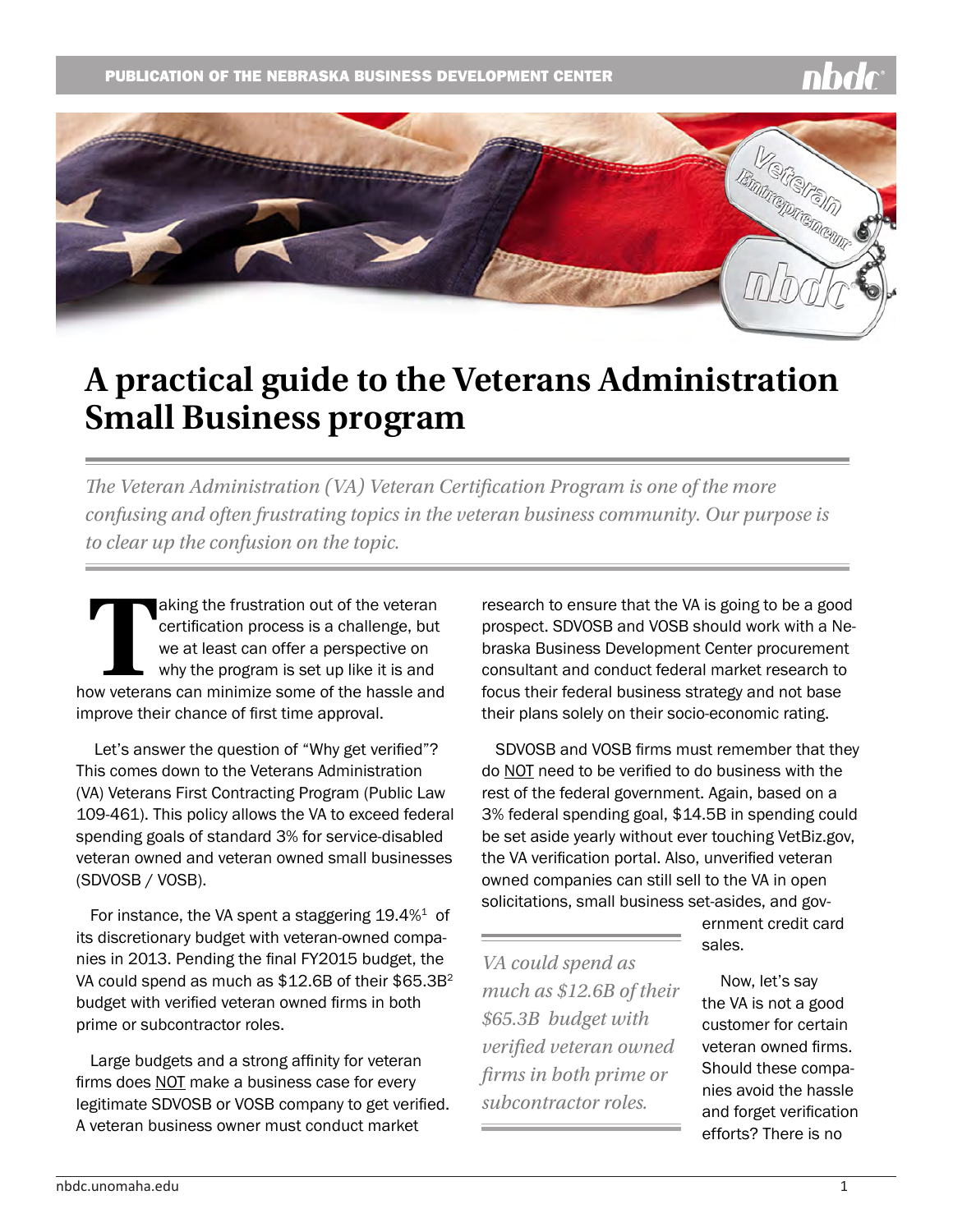straight answer. Veteran-owned firms might still benefit by getting verified for marketing purposes and differentiation.

## Verification lends authenticity

Veteran verification does lend veteran companies a measure of authenticity and differentiation. *Out of 2.75 million veteran-owned businesses in the US, only* 



*a mere fraction are verified.* The VA Center for Veterans Enterprise (CVE) Vendor Information Portal offers contracting officers and contractors an additional means to find SDVOSB and VOSB vendors and partners. The SDVOSB and VOSB logo can be put to work

as part of the company's brand, proudly displayed on marketing materials, websites, and business cards.

Getting verified shows contracting officers and prospective teaming partners the veteran-owned business withstood the scrutiny of the VA CVE office. The decision to seek verification for marketing purposes should be tempered against the level of effort needed to submit the verification application.

Concerning the process itself, the biggest complaints the VA deals with involve the amount and types of personal and business information necessary for verification. The VA's primarily motivation is to protect its Veterans First Contracting program. Should the program be repealed and the VA revert back the 3% set-aside standard, the veteran business community would lose billions in set aside contracts and subcontracts.

## Processing front loads due diligence

Considering the sometimes rigid standards of ownership and control, the VA uses the same ownership and control rules (38 CFR Part 74) found in other socialeconomic programs<sup>3</sup>, such as women-owned or  $8(A)$ programs. The documentation requirements are also very similar. Details on all the differences among these various social economic programs is the subject for a different paper, but the largest difference is the VA front loads all of their due diligence and processing early in the process versus late in the process when other government officials are dealing with award protests and cases of fraud.

Although fraud prevention is the VA's primary concern, we must acknowledge that many well-meaning companies using legitimate business practices find themselves caught up by the federal standards. Problems of business control are particularly tricky as many standard business practices can become problematic for verification purpose. The fairness or lack of it cannot be debated in this simple white paper, however, the VA does provide prospective SDVOSB and VOSB applicants tools and assistance to identify these verification road blocks up front.

*The decision to seek verification for marketing purposes should be tempered against the level of effort needed to submit the verification application.*

Prospective applicants can take self-assessment tests and get verification counseling, so the business owners can make the appropriate decisions on pursuing verification and take actions to correct common but easily fixable items in CVE application packages the first time through.

Four NBDC procurement consultants have been certified by the VA CVE as Certified Verification Counselors. In this role, we can assist veteran-owned companies seeking verification and reduce both the time and the hassle involved with the process, as well as increasing the company's first-time acceptance rates.

For more information on veteran verification or if you need technical assistance with any government contracting, contact Jason Bosquet at [Jbousquet@unoma](mailto:jbousquet%40unomaha.edu)[ha.edu](mailto:jbousquet%40unomaha.edu)